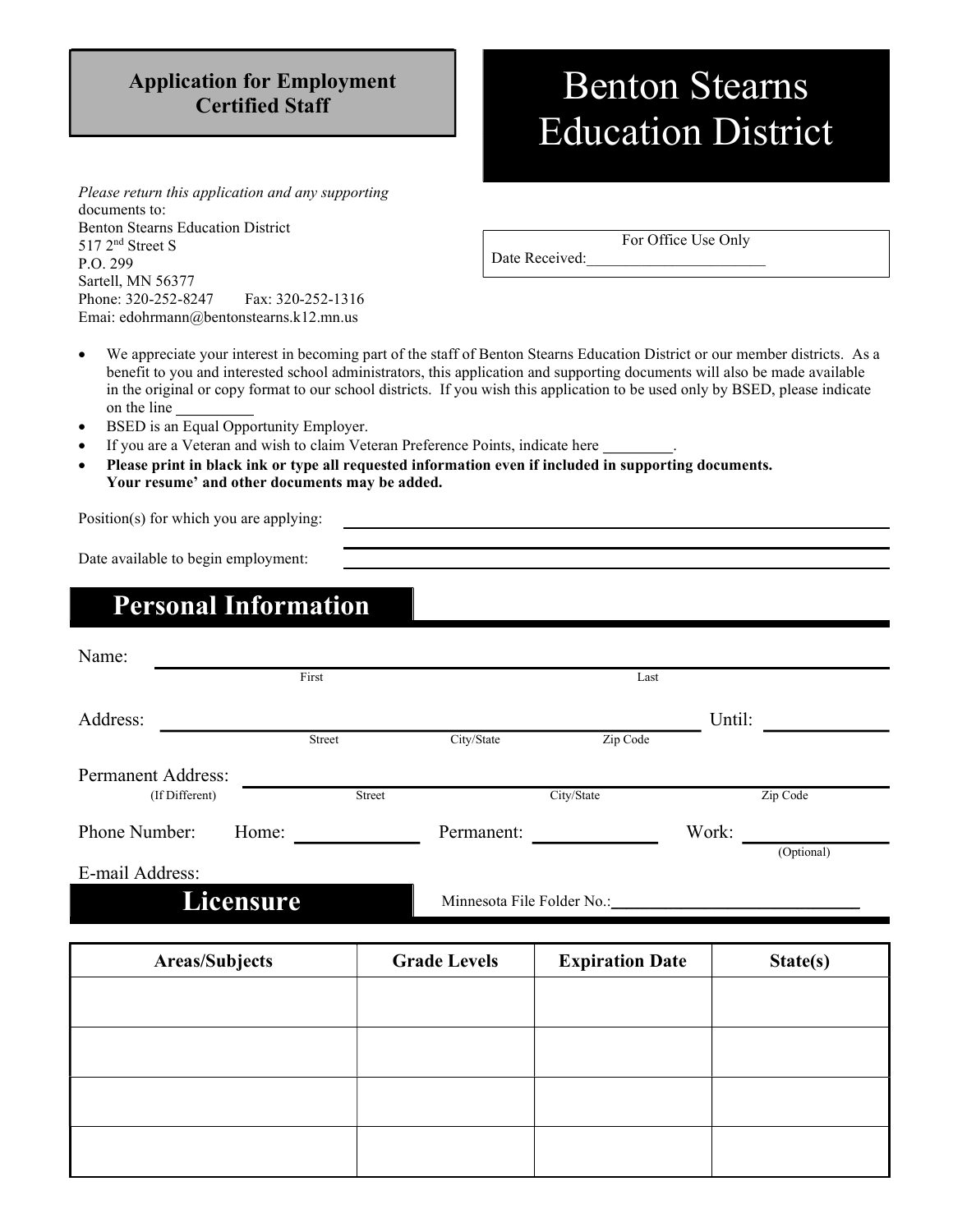## Employment History

List your last four (4) employees, major assignments, military service and/or volunteer activities starting with the most recent. Explain any gaps in employment in the comments section below.

| Employer:                          |               | Dates of Employment: | Duties:                       |
|------------------------------------|---------------|----------------------|-------------------------------|
| Address:                           |               | From:                |                               |
| Job Title:                         |               | To:                  |                               |
| Immediate Supervisor and<br>Title: | Phone Number: | Hours/Day            |                               |
| Reason(s) for Leaving:             |               | Days/Year            | May we contact for reference? |
| Employer:                          |               | Dates of Employment: | Duties:                       |
| Address:                           |               | From:                |                               |
| Job Title:                         |               | To:                  |                               |
| Immediate Supervisor and<br>Title: | Phone Number: | Hours/Day            |                               |
| Reason(s) for Leaving:             |               | Days/Year            | May we contact for reference? |
| Employer:                          |               | Dates of Employment: | Duties:                       |
| Address:                           |               | From:                |                               |
| Job Title:                         |               | To:                  |                               |
| Immediate Supervisor and<br>Title: | Phone Number: | Hours/Day            |                               |
| Reason(s) for Leaving:             |               | Days/Year            | May we contact for reference? |
| Employer:                          |               | Dates of Employment: | Duties:                       |
| Address:                           |               | From:                |                               |
| Job Title:                         |               | To:                  |                               |
| Immediate Supervisor and<br>Title: | Phone Number: | Hours/Day            |                               |
| Reason(s) for Leaving:             |               | Days/Year            | May we contact for reference? |

Comments: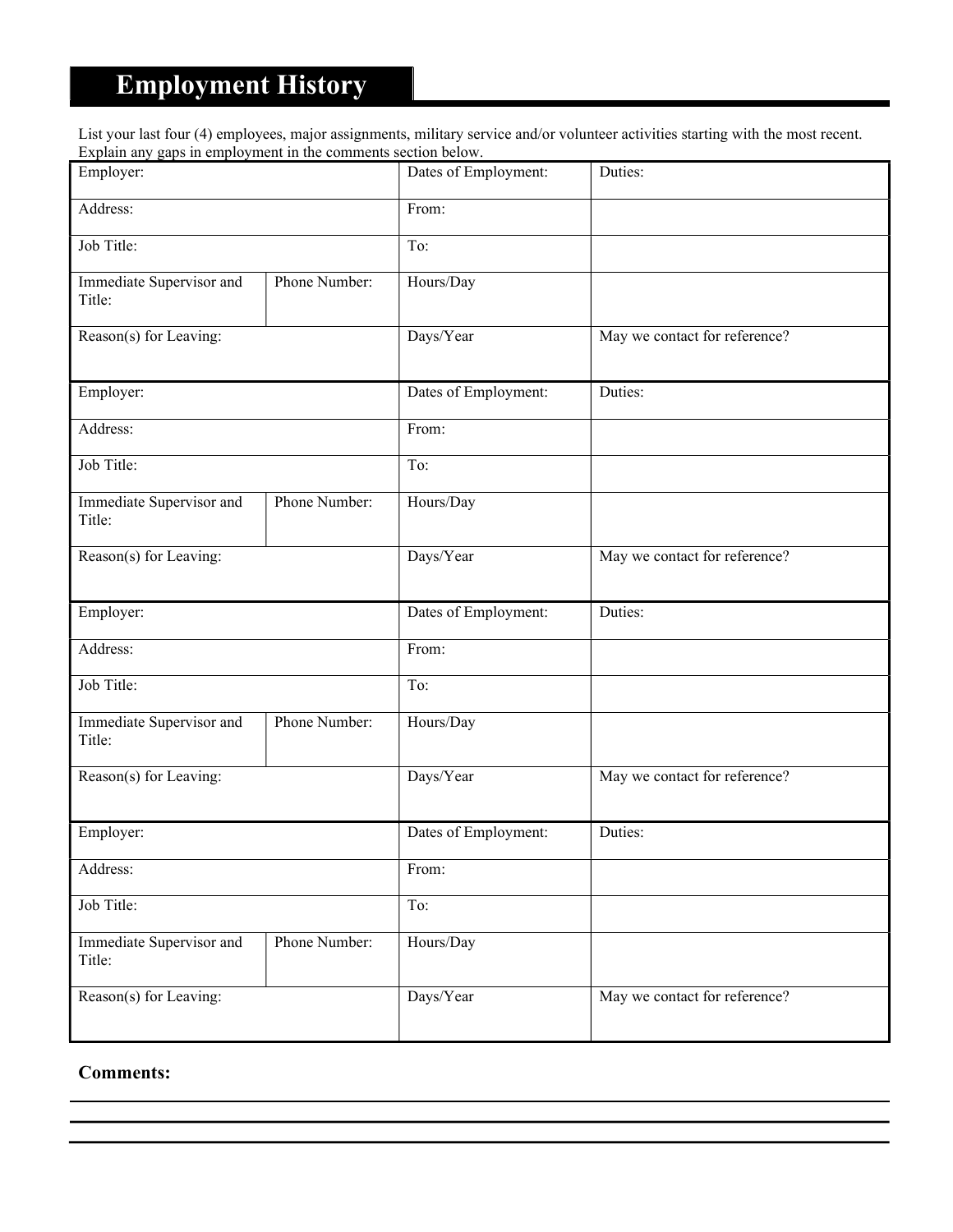## Educational Background

| <b>Institution and Location</b> | <b>No. of Years</b><br>Completed | Diploma/<br>Degree | Major | <b>Minor</b> |
|---------------------------------|----------------------------------|--------------------|-------|--------------|
|                                 |                                  |                    |       |              |
|                                 |                                  |                    |       |              |
|                                 |                                  |                    |       |              |
|                                 |                                  |                    |       |              |
|                                 |                                  |                    |       |              |

#### Practicum Experience

| <b>Name of Site and Location</b> | Grade(s)<br>Subject(s) | <b>Dates</b><br>(To/From) | <b>Supervisor</b> | <b>Telephone</b> |
|----------------------------------|------------------------|---------------------------|-------------------|------------------|
|                                  |                        |                           |                   |                  |
|                                  |                        |                           |                   |                  |
|                                  |                        |                           |                   |                  |

#### References

List three businesses/work references who are not related to you. In addition, you may list personal or peer references.

| Name | <b>Title</b> | Telephone | <b>Years Known</b> |
|------|--------------|-----------|--------------------|
|      |              |           |                    |
|      |              |           |                    |
|      |              |           |                    |

## Special Skills, Honors & Interests

Please feel free to share any comments about your skills, honors, interests, or experiences that might add to your qualifications for employment within a school or office setting. (Please exclude any information which would reveal sex, race, religion, national origin, age, ancestry, disability or other protected status.)

Please list your computer/software experience: